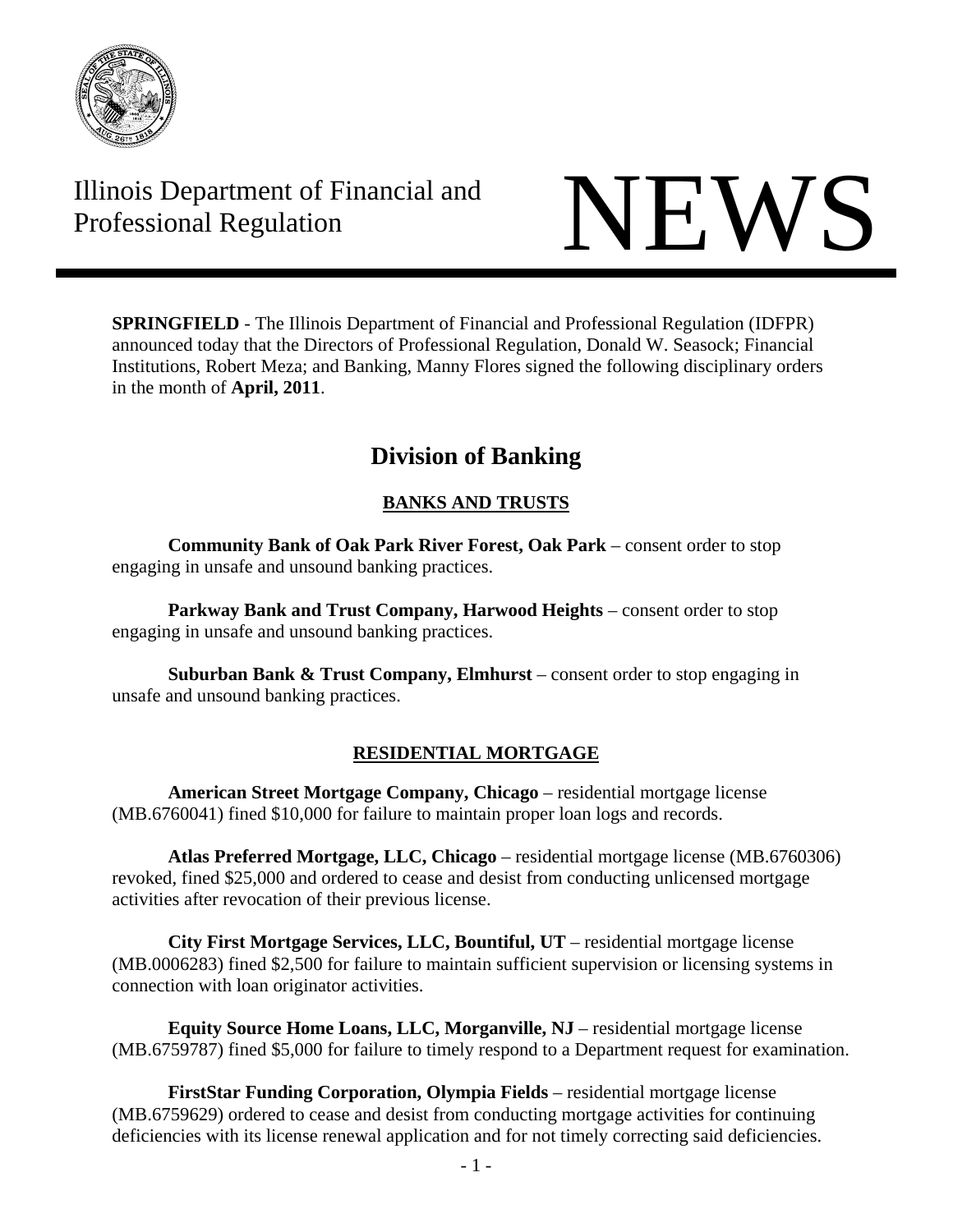**Guardian Financial Mortgage, Bloomingdale** – residential mortgage license (MB.0005054) revoked for failure to pay its assessed fine and comply with prior consent order/agreement.

**Loan Modification Processing, Inc., Chicago** – ordered to cease and desist from conducting unlicensed mortgage activities for loan modification services and fined \$25,000.

**Loan Network, LLC, Renton, WA** – residential mortgage license (MB.6760697) fined \$10,000 for operating an unlicensed office without proper license.

**Secure Funding Corp., Arlington Heights** – residential mortgage license (MB.6760399) revoked and fined \$10,000 for failure to make corrections to deficiencies and practices; failed repeatedly to respond to the Department's supervisory requests, pay an exam fee, and file financial reports as required.

**Sentrix Financial Services, Inc., Ft. Lauderdale, FL** – ordered to cease and desist from advertising or conducting Illinois residential mortgage activities, denied its residential mortgage application for licensure and fined \$10,000. (This Order is currently under Appeal)

**Smart Mortgage Centers, Inc., Naperville** – residential mortgage license (MB.0004870) fined \$1,000 for failure to enter loan data into the Anti-Predatory Lending Database within 10 days of application for two loan applications as required by the Residential Real Property Disclosure Act.

**The Loan Center, Inc., Chicago** – residential mortgage license (MB.0003090) revoked and fined \$10,000 for failure to submit to examination as required, failure to advise the Department in a timely manner of changes in business activities, and failure to apply for proper surrender of its license.

**Ultimate Rate Mortgage Company, Schaumburg** – residential mortgage license (MB.6760758) fined \$500 for failure to enter loan data within 10 days of application for one loan application as required by the Residential Real Property Disclosure Act.

# **Division of Financial Institutions**

*Note: If a licensee has exercised its right to a hearing pursuant to statute, an order on this list may not be final.* 

#### **CONSUMER CREDIT**

**Emergency Loan Center, Inc., 3106 North Gale Avenue, Peoria -** CILA License (3223) fined \$2,400 for the following violations: The annual percentage rate is not accurately disclosed, the file of original papers for the loan is not properly maintained and security is not properly disclosed.

**Lawsuit Lending, LLC, 221 North LaSalle Street, East 38th Floor, Chicago -** CILA License (3408) fined \$2,000 for the following violation: Improper simple interest calculations.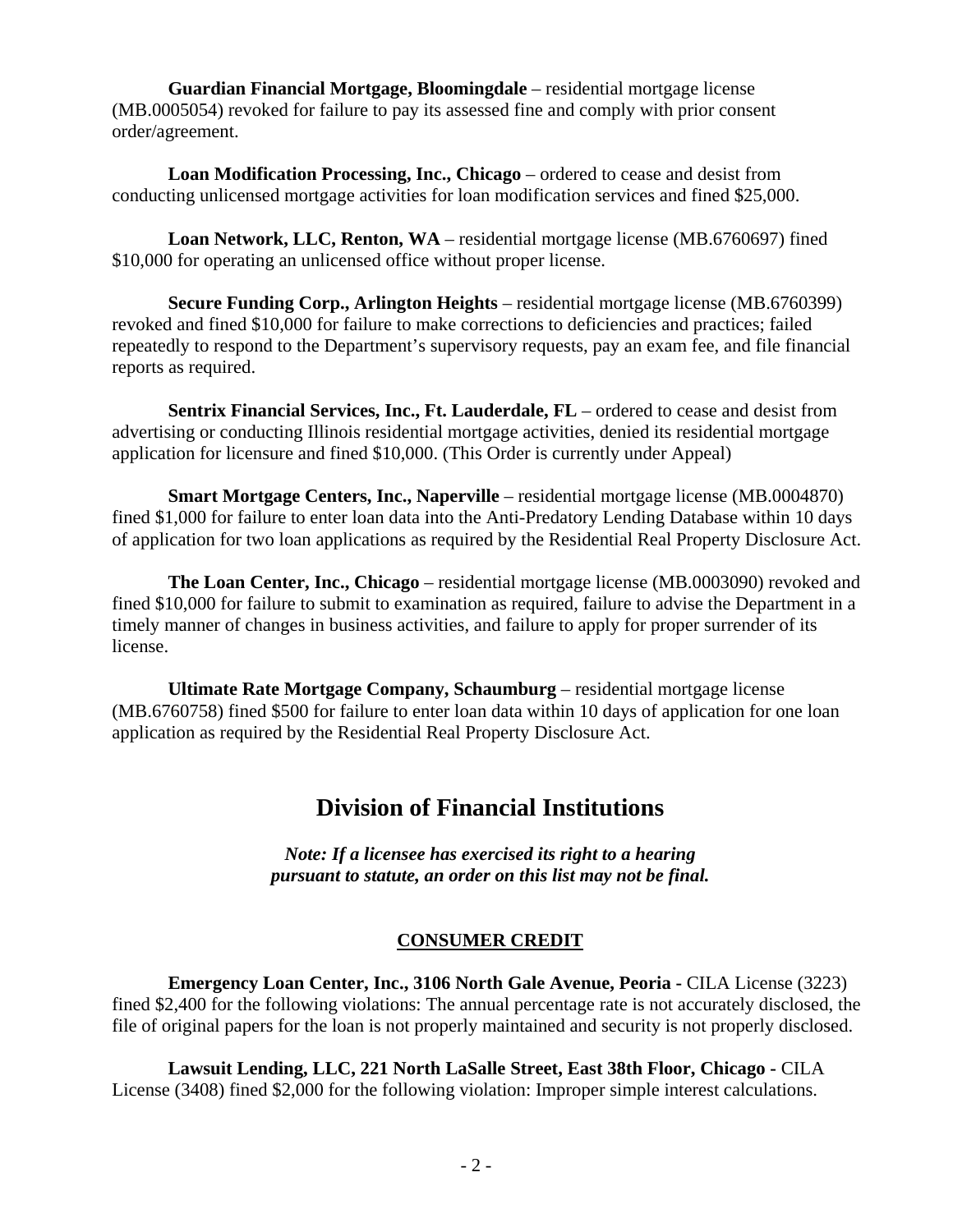**Cottonwood Financial Illinois, LLC, 1020 West Camp Street, East Peoria -** CILA License (3364) fined \$2,475 for the following violations: Title-secured lender did not obtain borrower's most recent income documentation available at the time the loan was made, the titlesecured lender took possession of the vehicle without prior written notice to the borrower that included borrower's right to make the vehicle available to the lender and obtain personal belongings without additional charge, lender did not input accurate information into the database to determine if the obligor was eligible for a loan, lender did not enter into the database that the borrower's loan was paid in full or cancelled on the day the transaction was made, licensee did not properly update the state database with the required information on the day the transaction or event occurred, execute copy of paid contract or other legal document retained in file but not stamped "PAID IN FULL" or equivalent.

**The Payday Loan Store of Illinois, Inc., 526 Mannheim Road, Bellwood -** CILA License (2181) fined \$15,750 for the following violations: The loan document or other legal instrument contains blanks; improper simple interest calculations, security is not properly disclosed, original documents, or approved equivalent, not cancelled or returned following payoff, the title loan agreement does not prominently disclosed DFI's address and phone number and advise the borrower of the right to report lending and collections violations, lender made a title-secured loan with a scheduled monthly payment exceeding 50% of the obligor's gross monthly income, title-secured lender did not obtain borrower's most recent income documentation available at the time the loan was made, the title-secured lender took possession of the vehicle without prior written notice to the borrower that included borrower's right to make the vehicle available to the lender and obtain belongings without additional charge, lender did not input accurate data into the database to determine if the obligor was eligible for a loan, licensee did not properly update the database with the required information on the day the transaction or event occurred, paid contract is not properly dated and security is not released

**The Payday Loan Store of Illinois, Inc., 4031B West 183rd Street, Country Club Hills -** CILA License (1698) fined \$23,500 for the following violations: The annual percentage rate is not accurately disclosed, the loan document or other legal instrument contains blanks, a legal instrument taken in connection with the loan does not bear the loan/transaction number, improper simple interest calculations, original documents, or approved equivalent, not cancelled or returned following payoff, the title-secured loan or refinancing agreement does not contain the required initialed statement providing DFI's toll-free number to call for Debt Management Services, licensee does not disclose on delinquency notices for title-secured loans the availability of debt management information at DFI's toll-free number, documentation not in file to indicate lien was released or title was returned to borrower on a title-secured loan within 24 hours or 5 days if paid by check, titlesecured lender did not obtain borrower's most recent income documentation available at the time the loan was made, licensee did not dispose of repossession collateral in a commercially responsible manner, payment history of the repossession account does not properly identify the proceeds from the sale of collateral, repossession file does not contain signed receipts to document charges in connection with the sale of collateral, lender did not input accurate information into the database to determine if the obligor was eligible for a loan, require lenders to input information into the database which is required by the department, licensee did not properly update the state database with the required information on the day the transaction or event occurred, the licensee has failed to comply with any provisions of this Act or any order, decision, finding, rule, regulation or direction of the Director lawfully made pursuant to the authority of this act, paid contract is not properly dated, file does not contain evidence of a contract signed or acknowledged by the borrower and Executed copy of paid contract or other legal document retained in file but not stamped "PAID IN FULL" or equivalent.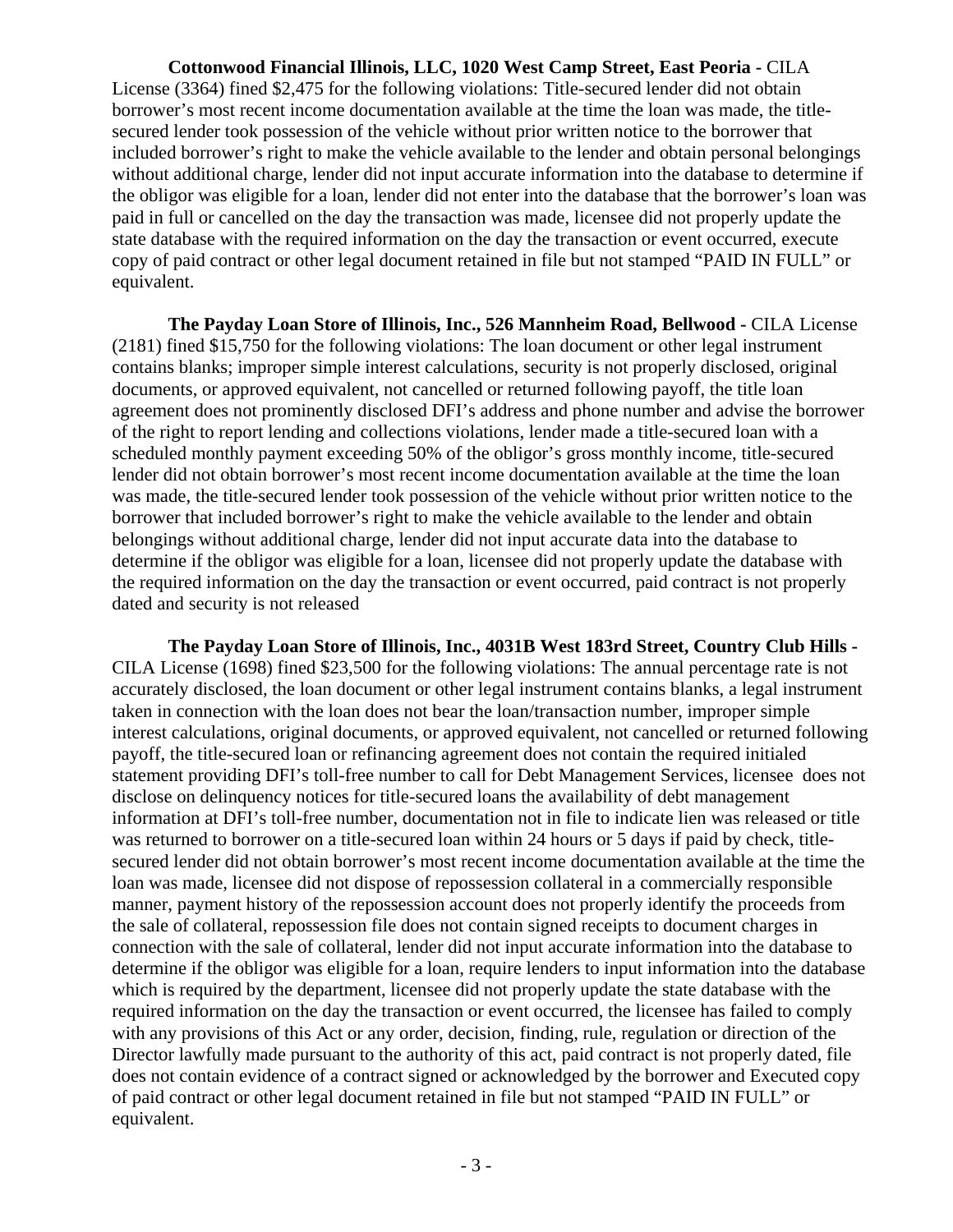#### **CURRENCY EXCHANGE**

**New North Central Currency Exchange, LTD., 5558½ W. North Avenue, Chicago** – Currency Exchange License (3331) fined \$1,950 for failure to maintain the statutorily required minimum net worth.

# **Division of Professional Regulation**

#### **ACCOUNTANT**

 **Thomas Flanagan, Chicago** – certified public accountant license (065-011492) revoked based on suspension of practice before the US Securities and Exchange Commission.

 **Andrew Zilis, Oak Lawn** – registered certified public accountant license (239-024753) reprimanded and fined \$5,000 for performing municipal audits prior to being licensed.

#### **APPRAISER**

 **Vincent Franklin, Chicago** – certified residential real estate appraiser license (556- 003951) placed in refuse to renew status due to several errors made in an appraisal report he produced.

 **Mark Loyd, Evanston** – certified residential real estate appraiser license (556-002793) placed in refuse to renew status for producing a substandard appraisal report.

 **Lawrence Silverman, Joliet** – certified residential real estate appraiser license (556- 002268) placed in refuse to renew status for failure to respond to a written request for information from the Department.

 **Cynthia Cadenhead, Mokena** – associate real estate trainee appraiser license (557- 004864) revoked and fined \$5,000 for forging signatures on appraisal reports.

#### **ARCHITECTS, LAND SURVEYORS, PROFESSIONAL ENGINEERS AND STRUCTURAL ENGINEERS**

 **Habib Bagheri, Naperville** – (unlicensed) ordered to cease and desist holding himself out to provide structural engineering services without being duly licensed as a structural engineer in Illinois.

 **Martha Garcia, Chicago** – (unlicensed) ordered to cease and desist the unlicensed practice of architecture by holding herself out to provide and providing architectural services without being duly licensed as an architect in Illinois.

 **Jamie Richards, Huntley** – (unlicensed) ordered to cease and desist the unlicensed practice of architecture by holding himself out to provide architectural services without being licensed as an architect in Illinois.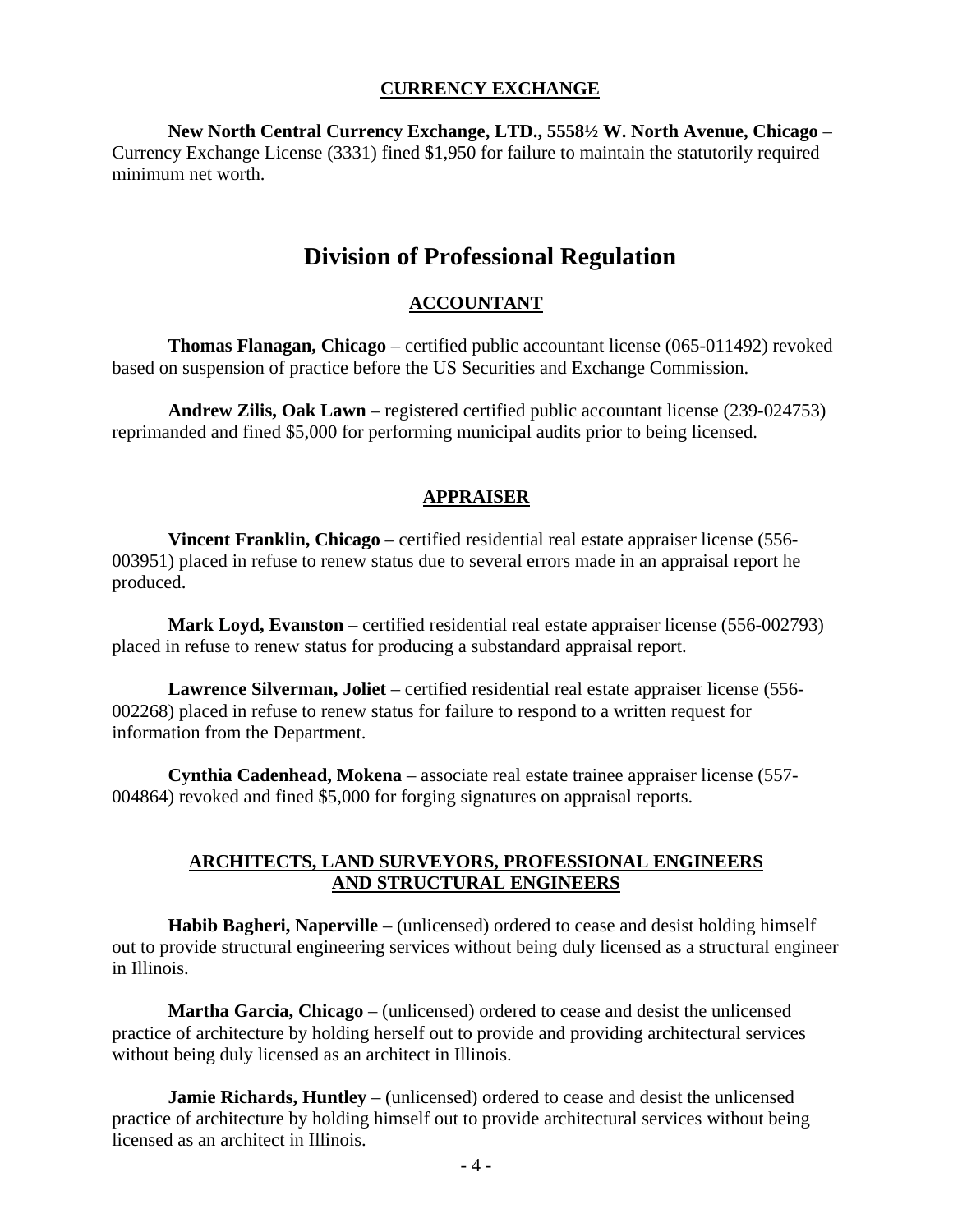#### **AUCTIONEER**

 **Dean Kruse, Auburn, IN and Dean Kruse, Auburn, IN** – auctioneer license (114- 000315) and auctioneer company license (444-000142) both placed in refuse to renew status due to auctioneer Indiana license having been indefinitely suspended and auctioneer company's Indiana license having been revoked.

#### **BARBER, COSMETOLOGY, ESTHETICS AND NAIL TECHNOLOGY**

 **Hildred Butler, Beloit, WI** – barber license (006-061153) reprimanded and fined \$1,000 for operating a barber shop without a certificate of registration issued by the Department and aiding and assisting unlicensed practice.

 **Gene Curtis, Merrillville, IN** – barber license (006-063829) issued with reprimand due to prior criminal convictions.

**Jason Hand, Kankakee** – barber license (006-063811) issued and placed on probation for two years for conviction of any crime under the laws of the United States.

 **Brandon Littleton, Chicago** – barber license (006-063711) automatically and indefinitely suspended for failure to comply with the terms and conditions of probation.

 **Lasar Martin, Matteson** – barber license (006-063830) issued and placed on probation for one year after previously been denied due to conviction for attempting to use unlawfully recorded images in barber shop he owned, a misdemeanor.

 **Maurice Richmond, Chicago** – barber license (006-063828) issued and placed on two year non-reporting probation due to felony conviction for aggravated battery with a firearm in August of 2002.

 **Harvey Windom, Chicago** – barber license (006-063812) issued and placed on indefinite probation for a minimum of two years due to felony and misdemeanor convictions dating from 1987 through 2007.

 **Leticia DeGrazia, Burr Ridge** – cosmetologist license (011-258071) ordered to cease and desist from providing cosmetology services after she was providing hair styling and cutting services after her license lapsed in 2007.

 **Erica Doeden, Midlothian** – cosmetologist license (011-272336) reprimanded and fined \$250 for not receiving the continuing education hours required to renew her license and stating on her application for renewal that she had received the required hours.

 **Wenfang He, Chicago** – cosmetologist license (011-293317) issued with reprimand and fined \$500 due to the unlicensed practice of cosmetology prior to licensure.

 **Kelly Marshall, Mt. Morris** – cosmetologist license (011-270813) indefinitely suspended for failure to comply with conditions of her probation regarding the repayment of an Illinois educational loan.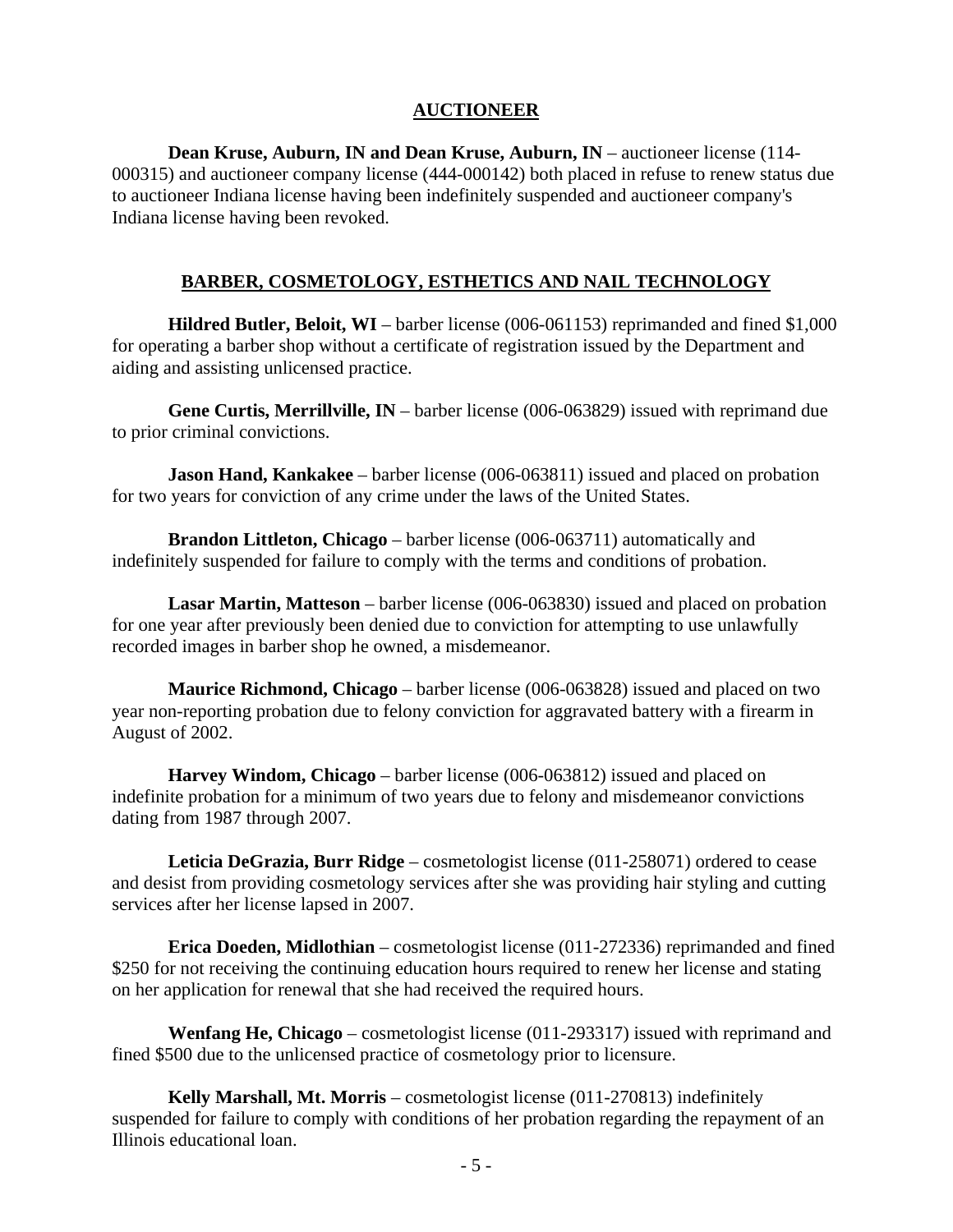**Stephanie Russell, Peoria** – cosmetologist license (011-262973) indefinitely suspended for failure to comply with conditions of her probation regarding the repayment of an Illinois educational loan.

 **Anthony Thurmond, Zion** – cosmetologist license (011-293026) issued and placed on probation for one year due to prior arrest(s) and conviction(s).

 **Melana Burdine, Gurnee** – esthetics license (131-004978) placed in refuse to renew status after defaulted on an Illinois educational loan.

 **Mary Chamberlain, Chicago** – esthetics license (131-003180) placed in refuse to renew status after defaulted on an Illinois educational loan.

 **Nicole Reyes, Plainfield** – esthetics license (131-001228) placed in refuse to renew status after defaulted on an Illinois educational loan.

 **Suzanne Walsh, Park Ridge** – esthetics license (131-004554) placed in refuse to renew status after defaulted on an Illinois educational loan.

 **Bernadetta Mielecka, Chicago** – nail technician license (169-015005) ordered to cease and desist from providing nail technology services, after she was providing nail technology services at a salon in Chicago after her license lapsed in 2002.

 **Apropos Ltd., Joliet** – salon license (189-013095) automatically and indefinitely suspended due to a violation of probation.

 **Demiri Hair Stylists, Wheaton** – salon license (189-012401) reprimanded and fined \$750 for permitting two persons without cosmetologist licenses to practice in his salon.

 **Windy City Nails, Chicago** – salon license (189-012852) revoked due to Violation of Act (unsanitary conditions) and unprofessional conduct.

 **Stephanie Allen, Chicago** – (unlicensed) ordered to cease and desist the unlicensed practice of cosmetology and operating an unlicensed salon.

 **Charlease Kizart, Chicago** – (unlicensed) ordered to cease and desist the unlicensed practice of cosmetology and operating an unlicensed salon.

 **Krystal Kizart, Chicago** – (unlicensed) ordered to cease and desist the unlicensed practice of cosmetology and operating an unlicensed salon.

 **Daneth Mang, Carbondale** – (unlicensed) ordered to cease and desist the unlicensed practice as a nail technician.

**Polysh Diva, Chicago** – (unlicensed) ordered to cease and desist the unlicensed practice as a salon or barbershop.

 **Wonder Nail Salon, Carbondale** – (unlicensed) ordered to cease and desist the unlicensed operation of a shop or salon.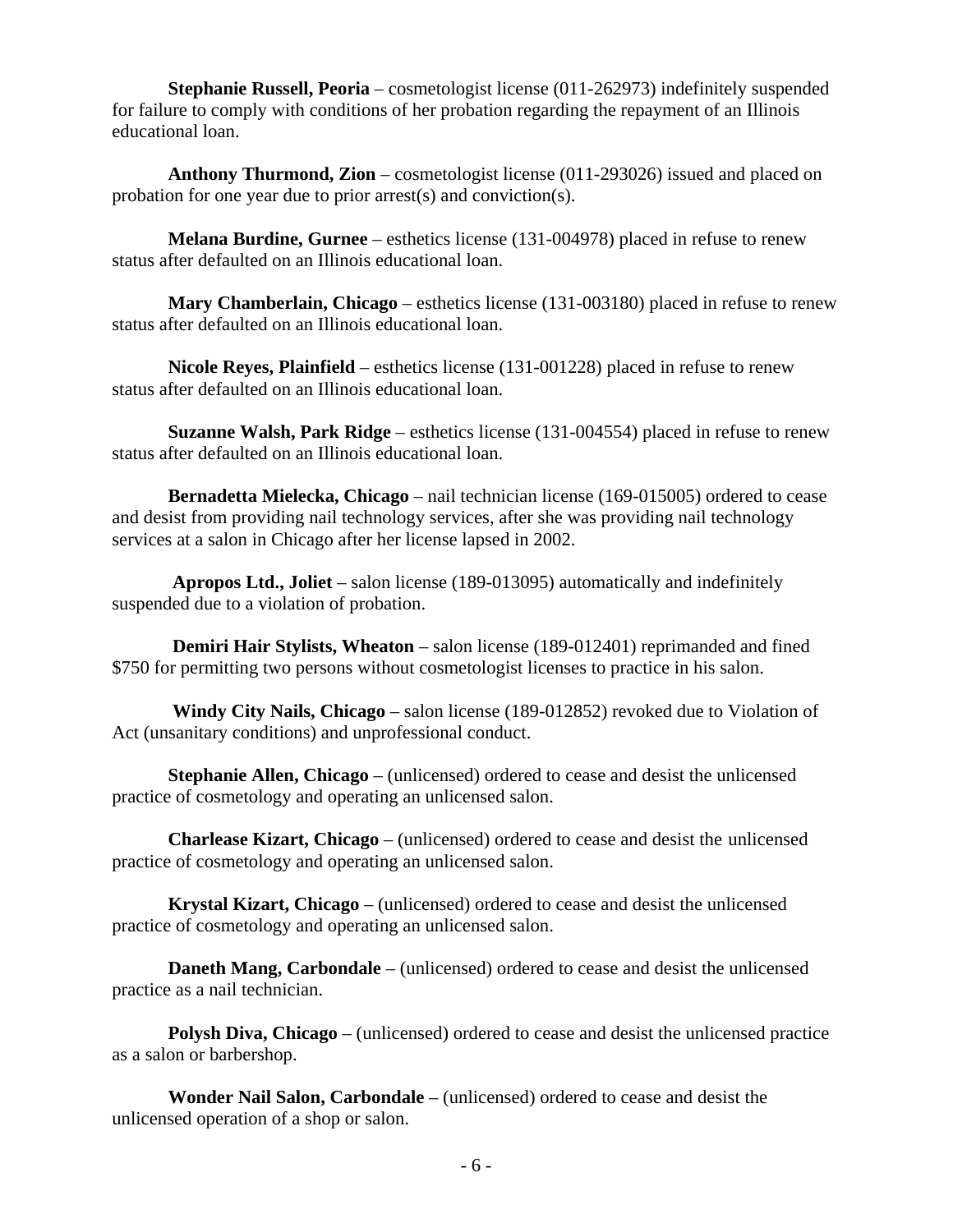#### **DENTAL**

**Philip Jensen, Dunlap** – dental license (019-020843) automatically and indefinitely suspended for a minimum of six months for failure to comply with the terms of a Care, Counseling and Treatment Agreement.

#### **DETECTIVE, ALARM, SECURITY, FINGERPRINT VENDOR AND LOCKSMITH**

 **Edd Blanks, Gary, IN** – permanent employee registration card (129-247431) and firearm authorization cards (229-061158) and (229-062664) revoked and application for firearm authorization card (229app28202085) denied due to unethical, unprofessional and dishonorable conduct for bringing unauthorized firearm to job site where he worked as a security guard and for gross negligence following discharge of weapon.

 **Reginald Brown, Chicago** – permanent employee registration card (129-227890) reprimanded for failure to report misdemeanor conviction for retail theft.

 **Ryan Connover, Loda** – permanent employee registration card (012-9289681) revoked for being more than 30 days delinquent in the payment of child support.

**Johnny Diaz, Crown Point, IN** – permanent employee registration card (129-231789) placed on probation for two years due to felony conviction in 2006 for false impersonation of a police officer and failure to report said arrest and conviction.

 **Krunoslav Grubesic, Wheeling** – permanent employee registration card (129-238342) placed on probation for one year for failure to report arrest for domestic battery and unlawful use of a weapon due to violating provision of Private Detective Act that limits time frame for carrying weapon to and from work as security guard; plead guilty to battery involving a family member and received supervision.

 **Amy Hardy, Danville** – permanent employee registration card (129-343916) issued and placed on probation for one year for failure to disclose criminal conviction.

 **Michael Harling, Orland Hills** – permanent employee registration card (129-299970) placed in refuse to renew status for failure to appear at a Department conference.

 **Victoria Harvin, Chicago** – permanent employee registration card (129-343917) issued and placed on probation for one year for failure to disclose criminal conviction.

**Demtrios Hill, Chicago** – permanent employee registration card (129-273919) placed in refuse to renew status for being more than 30 days delinquent in the payment of child support.

 **Donald Hollis, Villa Ridge** – permanent employee registration card (129-343885) issued and placed on probation for one year due to criminal conviction.

 **John Howard, Flossmoor and U.S. Investigations and Protection Agency, Chicago** – permanent employee registration card (129-182952) and (unlicensed) both ordered to cease and desist from offering or providing firearm training services and other services within the scope of a Private Detective, Private Detective Agency, Firearm Training Course and/or Armed Proprietary Security Force licenses.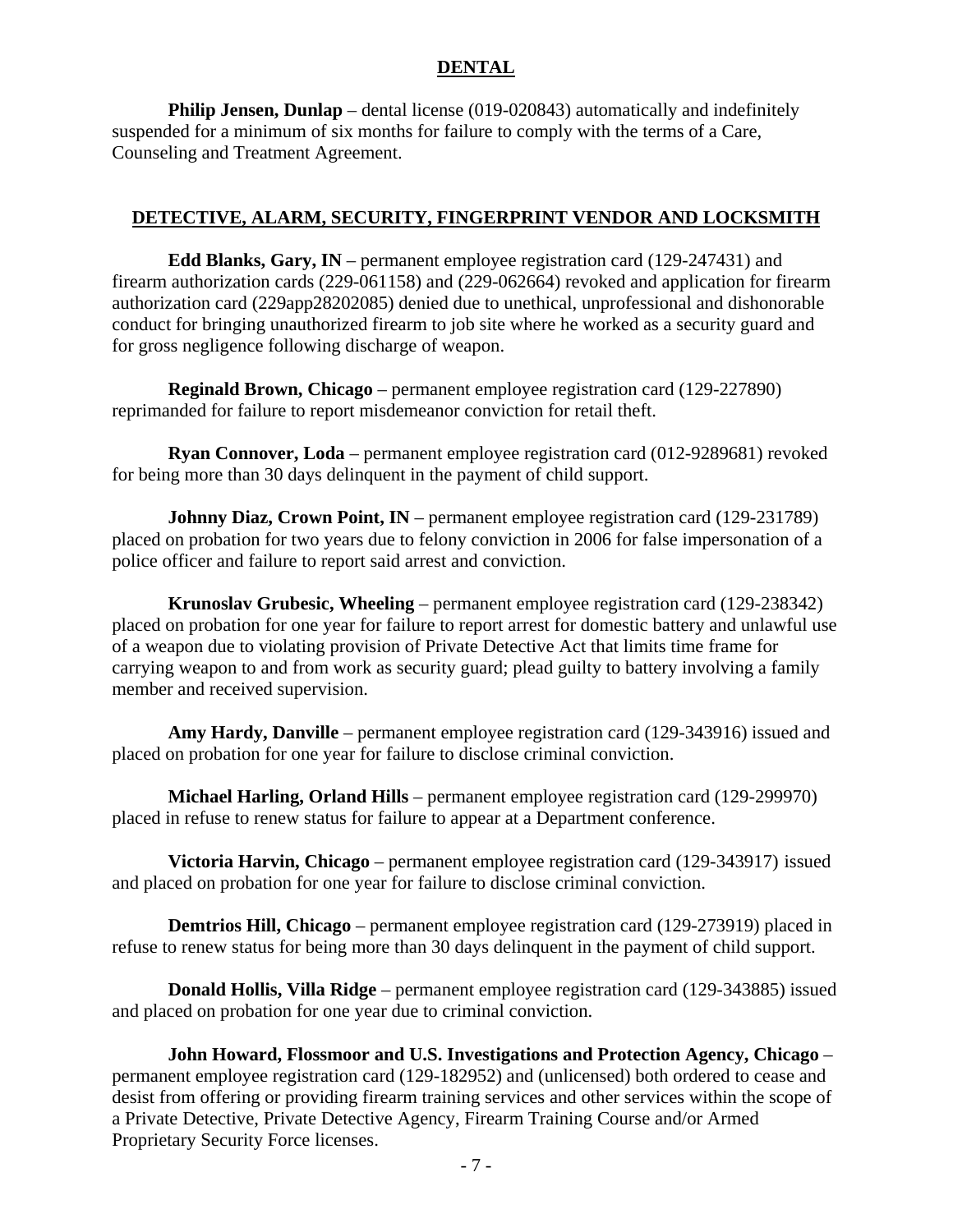**Andre Jackson, Chicago** – permanent employee registration card (129-225547) placed on probation for one year for dishonorable, unethical or unprofessional conduct of a character likely to deceive, defraud or harm the public.

 **David Jones, Chicago** – permanent employee registration card (129-343918) issued and placed on probation for one year due to criminal conviction.

 **Shadi Khamis, Oak Lawn** – permanent employee registration card (129-295857) revoked due to conviction for theft from job site where employed as a security guard and for failure to report arrest and conviction.

 **Christopher Kirkland, Chicago** – permanent employee registration card (129-343899) issued and placed on probation for two years for failure to disclose criminal conviction.

 **Brian Netherton, Bloomington** – permanent employee registration card (129-245633) placed on probation for one year effective upon payment of fees and filing of forms.

**James Ryback, Crest Hill** – permanent employee registration card (129-343897) issued and placed on probation for one year due to criminal convictions.

 **Nathaniel Smith, Chicago** – permanent employee registration card (129-039694) revoked for being more than 30 days delinquent in the payment of child support.

 **E. Juan Williams-El, Chicago** – permanent employee registration card (129-086993) restored to probation for three years effective upon payment of fees and filing of forms.

 **Terrance Ziemann, Beach Park** – permanent employee registration card (129-196444) placed on probation for one year and fined \$250 due to unprofessional, unethical conduct for serving process and claiming to work for detective agency no longer licensed and out of business; held himself out as a licensed detective when he was not licensed as such.

#### **EUTHANASIA**

 **Town of Cicero, Waggin Tails Animal Shelter, Cicero** – (unlicensed) ordered to cease and desist due to two years of uncertified euthanasia technician and euthanasia agency practice and assessed \$10,000 civil penalty.

#### **FUNERAL DIRECTORS & EMBALMERS**

 **Marcee Dane, Libertyville, IN** – funeral director and embalmer license (034-016089) revoked for a minimum of five years, effective retroactively to December 2, 2010 and fined \$25,000 due to felony conviction, violation of regulations, untrustworthiness in funeral practice, performing acts or practice in violation of Code, unprofessional conduct, making false records and pattern of practice demonstrating incapacity.

 **Tyrone Dixon, Chicago** – funeral director and embalmer license (034-016195) placed on probation for two years and fined \$3,000 due to violation of state regulations and unprofessional conduct.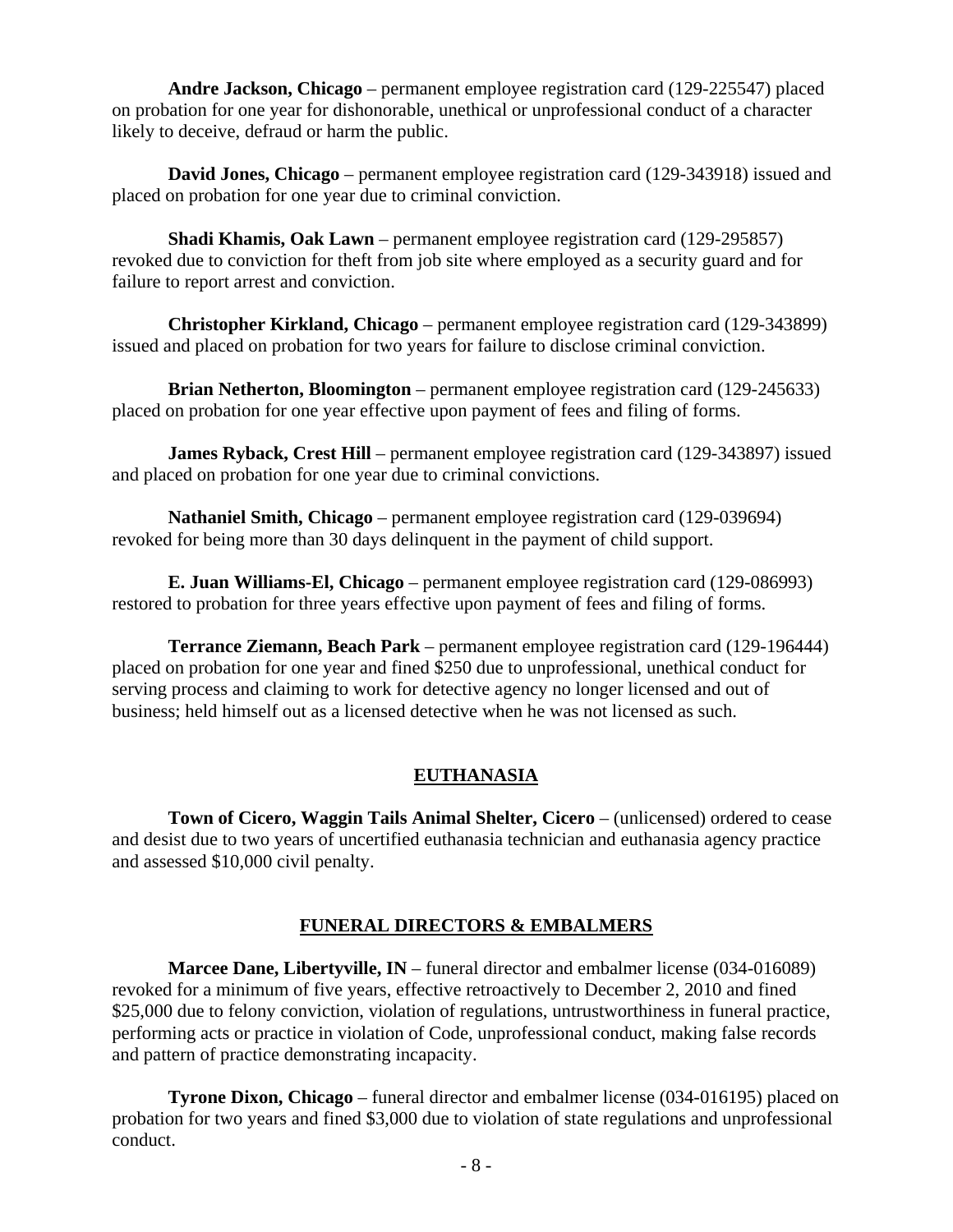**Aaron Hinds, Bement** – funeral director and embalmer license (034-014492) placed on two year non-reporting probation and fined \$5,000 for dishonorable, unethical or unprofessional conduct of a character likely to deceive, defraud, or harm the public, and professional incompetence, gross malpractice, or untrustworthiness.

 **Reuben Compton, Dolton** – (unlicensed) ordered to cease and desist the unlicensed practice of funeral directing.

#### **HOME INSPECTOR**

 **Levi Brewer, Matteson** – home inspector license (450-002660) placed in refuse to renew status for being more than 30 days delinquent in the payment of child support.

#### **MASSAGE THERAPY**

 **Hongying Jiang, Milwaukee, WI** – massage therapist license (227-011275) indefinitely suspended for a minimum of one year and fined \$1,000 for unprofessional and immoral conduct during the course of providing massage for compensation to a client.

 **Benjamin Kramer, Princeton** – massage therapy license (227-012857) issued and placed on a two year non-reporting probation due to an October 7, 2009 criminal misdemeanor for Retail Theft.

 **Shawn Mays, Chicago** – massage therapist license (227-012833) issued and placed on probation for one year due to criminal convictions for Retail Theft and Criminal Damage to Property.

 **Daniel Newkirk, Crystal Lake** – massage therapist license (227-007255) placed in refuse to renew status due to a class 3 felony conviction for Aggravated Battery.

 **Gary Smith, Chicago** – massage therapist license (227-012834) issued and placed on probation for two years for failure to disclose a criminal conviction on his license application.

**Jessi Dion, LaSalle** – (unlicensed) ordered to cease and desist the unlicensed practice of massage therapy and assessed a \$500 civil penalty.

**Vicky Ebener, Peru** – (unlicensed) ordered to cease and desist from knowingly aiding and abetting the unlicensed practice of massage therapy for compensation by three individuals associated with her place of business.

 **Cherree Little, LaSalle** – (unlicensed) ordered to cease and desist the unlicensed practice of massage therapy and assessed a \$500 civil penalty.

 **Amy Lorenzi, LaSalle** – (unlicensed) ordered to cease and desist the unlicensed practice of massage therapy and assessed a \$500 civil penalty.

 **Rigardo Prewitt, Chicago** – (unlicensed) ordered to cease and desist the unlicensed practice of massage therapy and assessed a \$500 civil penalty.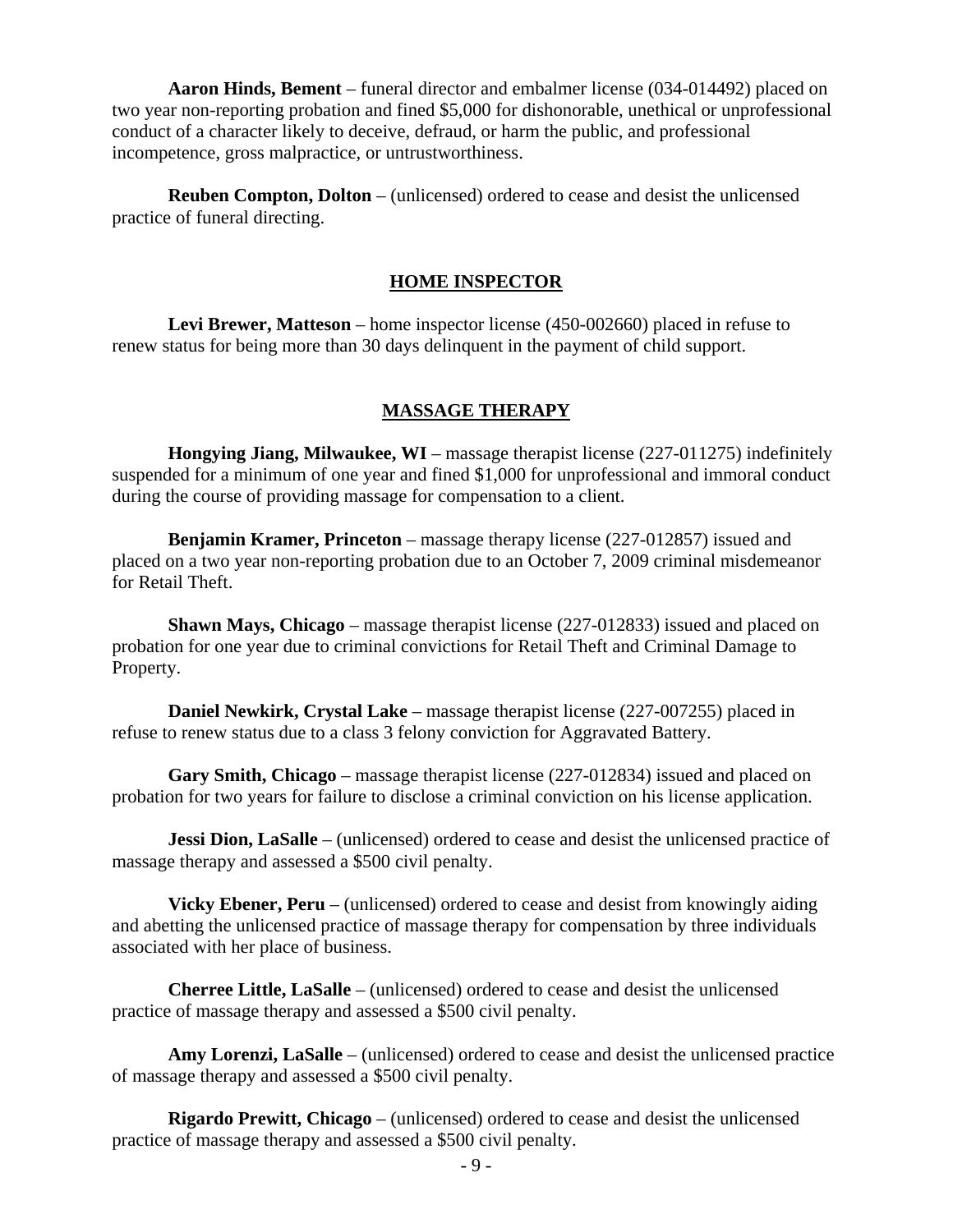#### **MEDICAL**

**Dennis Coventon, Augusta** – physician and surgeon license (036-073622) placed on indefinite probation for a minimum of three years due to the issuance of diet medication to the patient of his practice without therapeutic indications.

 **Elliott Fourte, Chicago** – physician and surgeon license (036-117052) placed in refuse to renew status after defaulted on an Illinois educational loan.

 **Michael Glickman, Arlington Heights** – physician and surgeon license (036-087869) reprimanded and fined \$500 after information came to the attention of the Department that he settled a lawsuit alleging that he made a prescription error.

**Jeffery Jauron, Rock Island** – physician and surgeon license (036-116754) indefinitely suspended for a minimum of three years for committing a boundary violation by engaging in a sexual relationship with a patient in 2008.

 **Alexander Nichols, Arlington Heights** – physician and surgeon license (036-066348) indefinitely suspended due to inappropriate sexual comments made to and inappropriate touching of a female x-ray technician employed by Respondent.

 **Steven Packard, Watseka** – physician and surgeon license (036-094806) reprimanded and fined \$2,500 for failure to notify patient of pathological finding of cancer.

 **Michael Person, Indianapolis, IN** – physician and surgeon license (036-116769) placed in refuse to renew status after defaulted on an Illinois educational loan.

**Jay Radhakrishnan, Evans, GA** – physician and surgeon license (036-117319) reprimanded after being given a public reprimand by the state of California.

 **Cyrus Solhkhah, Chicago** – physician and surgeon license (036-103362) placed in refuse to renew status after defaulted on an Illinois educational loan.

**Shirir Thobani, Hallandale, FL** – physician and surgeon license (036-092624) placed in refuse to renew status after being disciplined by the State of Florida due to violation of a prior order of the State of Florida Board of Medicine.

**Dexter Whittemore, Minneapolis, MN** – physician and surgeon license (036-048198) placed on indefinite probation after being disciplined by the state of Minnesota Medical Board and was given a public reprimand with practice restrictions.

 **Michelle Brannick, Chicago** – chiropractic license (038-010097) reprimanded and fined \$5,000 for multiple failures to disclose license as a chiropractor in advertisements.

 **Randell Dupraw, Chicago** - chiropractic license (038-006963) placed in refuse to renew status after defaulted on an Illinois educational loan.

 **Kristin Hurtgen, Hastings, New Zealand** – chiropractic license (038-006497) placed in refuse to renew status after defaulted on an Illinois educational loan.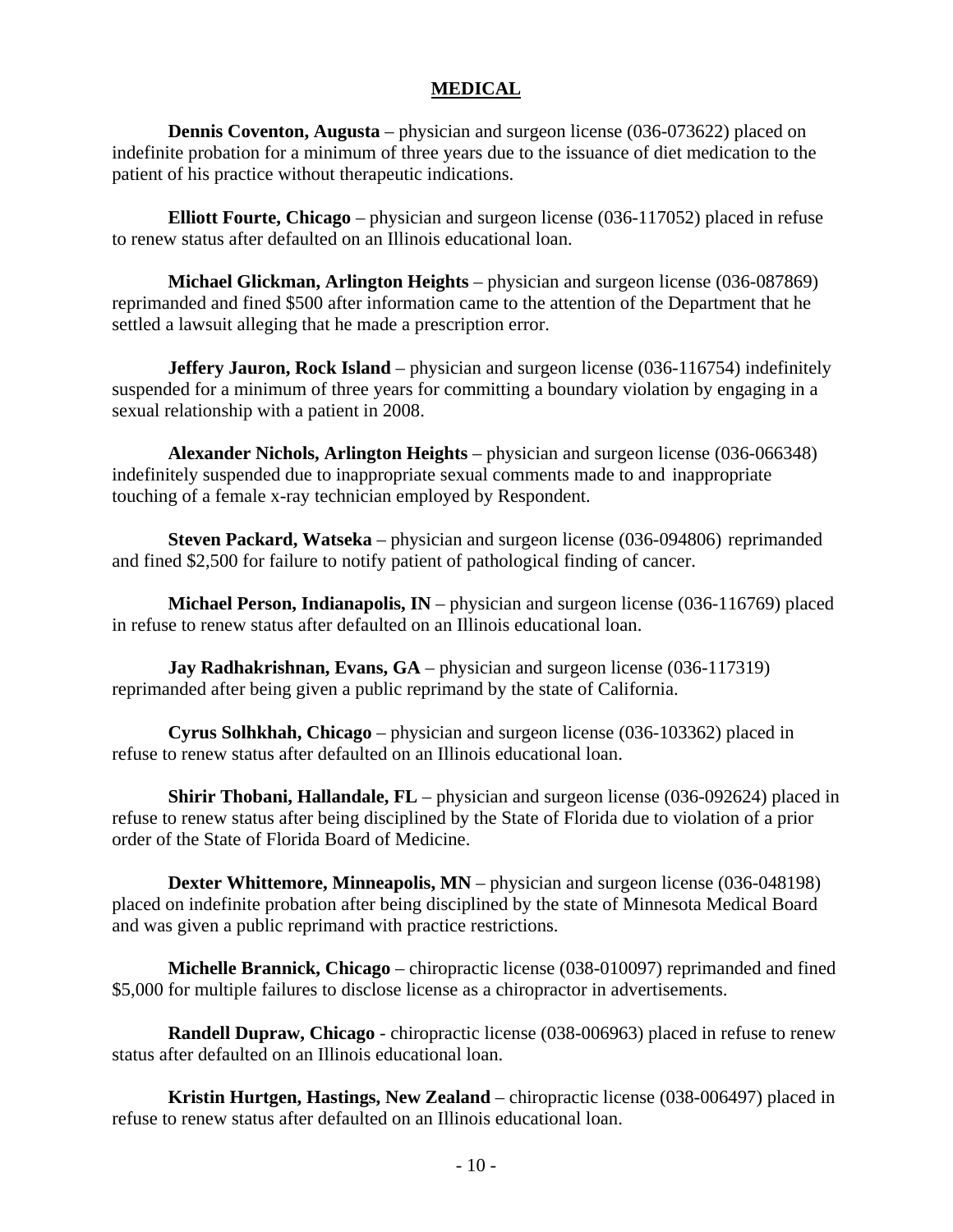**Michael Pagnoni, Lombard** – chiropractic license (038-008860) restored to indefinite probation after defaulted on an Illinois educational loan and has now entered into a repayment agreement.

 **Robert Penze, Mount Prospect** – chiropractic license (038-006187) placed in refuse to renew status after defaulted on an Illinois educational loan.

 **Thomas Vananrooy, Itasca** – chiropractic license (038-006957) placed in refuse to renew status after defaulted on an Illinois educational loan.

#### **NURSING**

 **Leslie Aplin, St. Augustin** – registered nurse license (041-314837) automatically and indefinitely suspended for a minimum of 12 months for having violated the terms of a Consent Order.

**Jorja Bennet, Plain City, OH** – registered nurse license (041-392144) issued with reprimand for having been placed on probation by the state of Ohio for diversion of controlled substances in 2001.

**Judith Black, Springfield** – registered nurse license (041-111644) indefinitely suspended for forging the name of a nurse practitioner on hepatitis panels without authority and without a physician's order and also ordered a urinalysis without a physician's order.

**Diana Bleimehl, Quincy** – registered nurse license (041-206881) suspended for three months, followed by indefinite probation with work restrictions for a minimum of three years due to substance abuse.

 **Michael Campos, San Antonio, TX** – registered nurse license (041-266013) placed in refuse to renew status after being disciplined by another jurisdiction.

 **Laura Dickman, Lake Geneva, WI** – registered nurse license (041-347906) indefinitely suspended for failure to comply with conditions of her probation regarding the repayment of an Illinois educational loan.

**Bethany Downing, Chandler, AZ** – registered nurse license (041-324412) and licensed practical nurse license (043-967201) both placed in refuse to renew status after being disciplined by the Arizona State Board of Nursing.

 **Janet Easley, East St. Louis** – registered nurse license (041-332857) indefinitely suspended for failure to comply with conditions of her probation regarding the repayment of an Illinois educational loan

 **Johanna Edwards, Rockford** – registered nurse license (041-340743) reprimanded after plead guilty to Retail Theft, a Class A Misdemeanor, and having been sentenced to conditional discharge.

 **Lisa Garza, Morton** – registered nurse license (041-276943) automatically and indefinitely suspended for a minimum of 12 months for failure to comply with conditions of probation.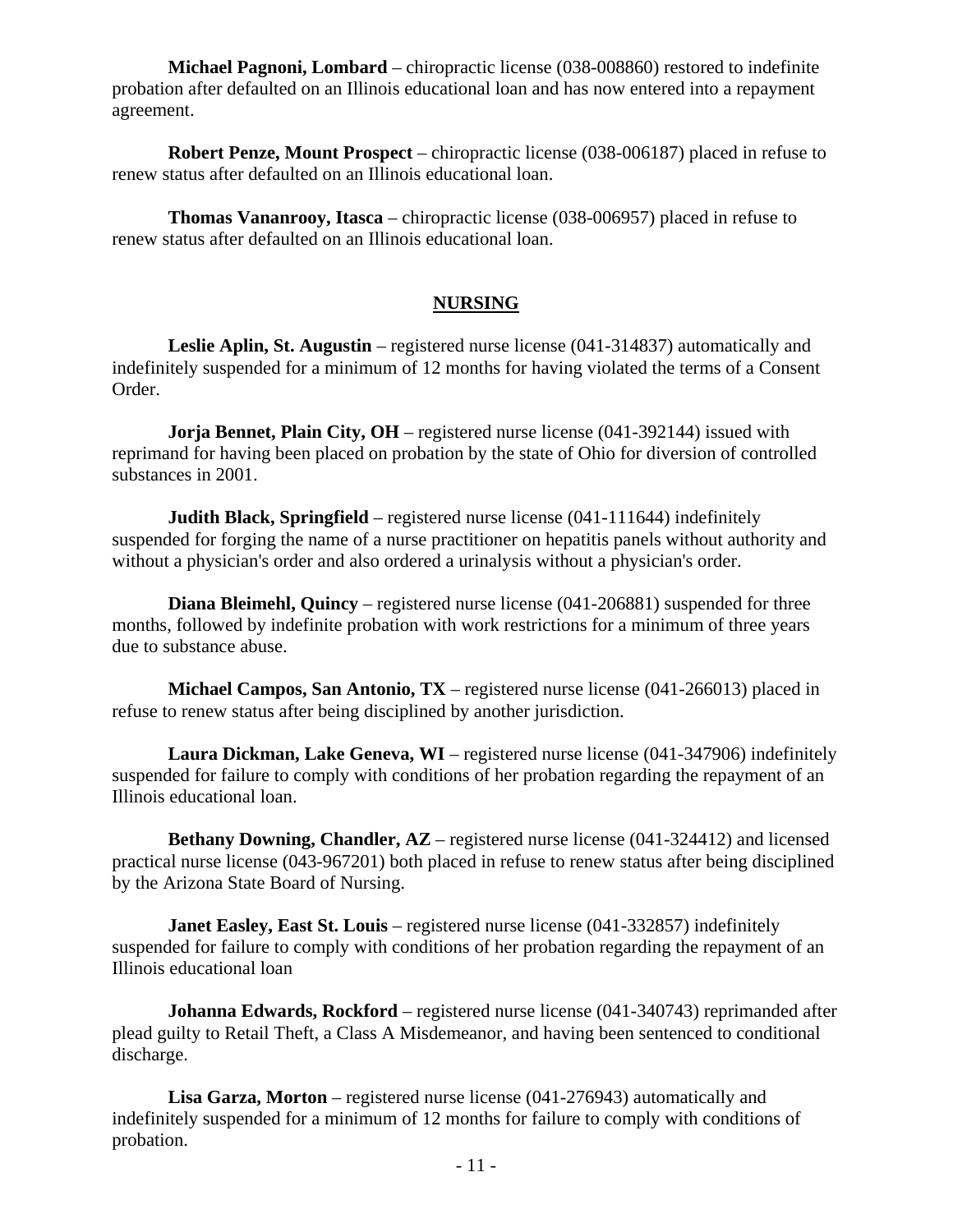**Anthony Giambrone, Wood River** – registered nurse license (041-285155) placed in refuse to renew status after being disciplined by the state of Arizona.

 **Dana Hewlett, Marion** – registered nurse license (041-293442) indefinitely suspended after the state of Arkansas Board of Nursing having ordered him to cease and desist the practice of nursing in the state of Arkansas, where she was also licensed as a registered nurse.

 **Linda Hinton, Lynwood** – registered nurse license (041-272132) indefinitely suspended for failure to comply with conditions of her probation regarding the repayment of an Illinois educational loan

 **Maria Khatib, Coral Springs, FL** – registered nurse license (041-259918) placed in refuse to renew status after being disciplined by the state of California for unprofessional conduct.

 **Wanda Kopesky, Jerseyville** – registered nurse license (041-326191) indefinitely suspended for failure to report the discipline of her Missouri Registered Nurse License.

**Philip Laughhunn, Eugene, OR** – registered nurse license (041-392143) reprimanded upon issuance after being disciplined by the state of Oregon for failing to answer a question on a nursing licensure application truthfully.

 **Peggy Loosa, Chicago** – registered nurse license (041-252525) placed on indefinite probation with work restrictions for a minimum of three years after tested positive for cocaine during a random drug screen while working at a facility in the state.

 **Cynthia Norberg, Joliet** – registered nurse license (041-295254) indefinitely suspended for a minimum of six months for having been impaired while on an assignment for a homehealth patient, having failed to submit to a screen and having been terminated from employment.

 **Wilveta Oduyale, Hanover Park** – registered nurse license (041-332648) reprimanded for failure to report her termination for an alleged incident of abuse.

 **Lee Ann Pflasterer, Floral City, FL** – registered nurse license (041-389448) fined \$5,000 for practicing prior to licensure.

**Jennifer Pope, Decatur** – registered nurse license (041-332895) indefinitely suspended for diverting Percocet from a facility in the state and testing positive for Oxycodone and Oxymorphone on February 12, 2010 for which she had no prescription.

 **Brandi Schneider, South Elgin** – registered nurse license (041-343717) indefinitely suspended for a minimum of one year for failure to comply with a facility in the state's policies and procedures regarding withdrawal of medication, administration of medication to residents and submission to a requested drug screen.

**Jacqueline Sturgis, Peoria** – registered nurse license (041-315089) placed on indefinite probation with work restrictions for a minimum of three years after diverted controlled substances from a facility in the state.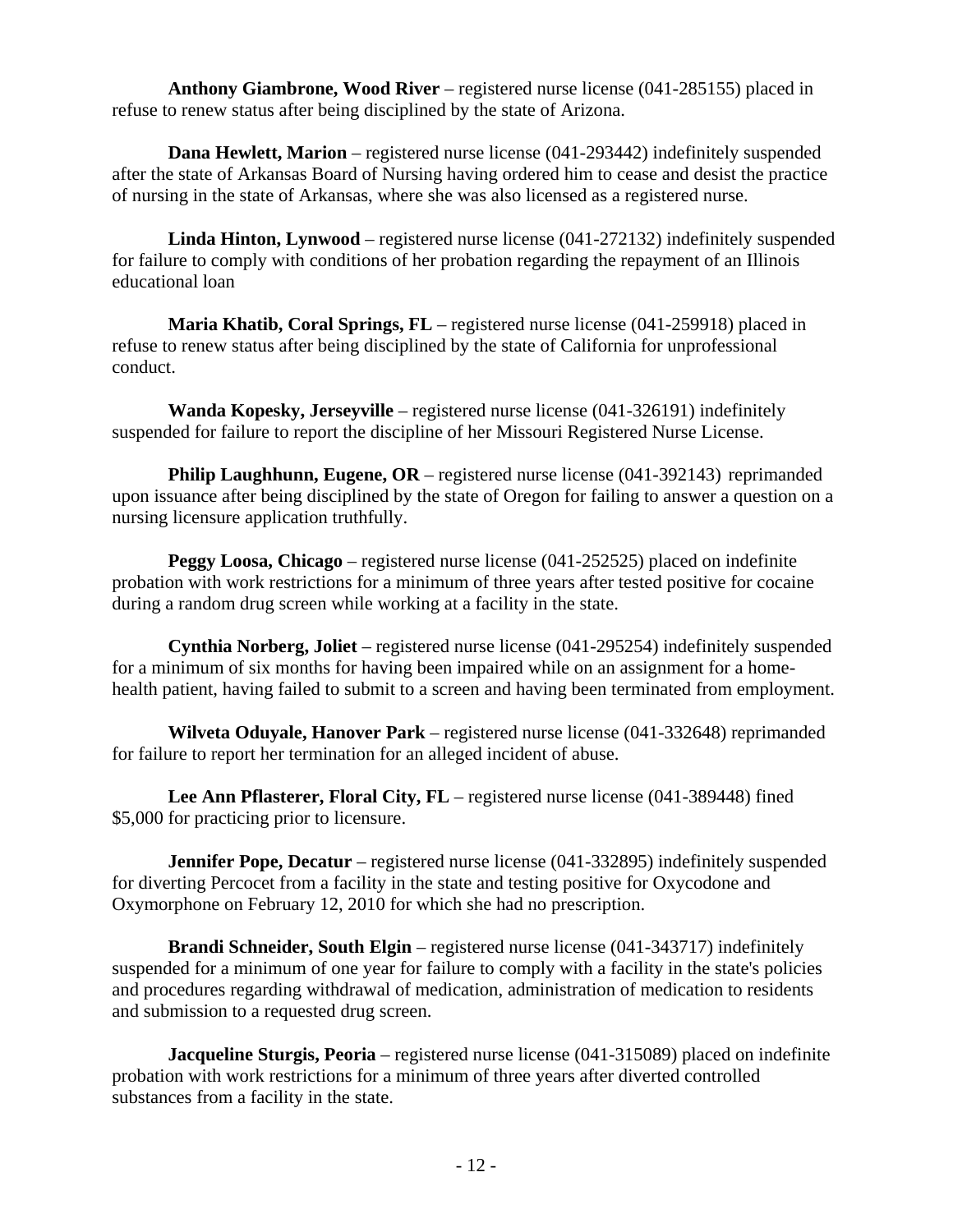**Sherry Webb, Bonnie** – registered nurse license (041-164421) reprimanded for having tested positive for Propoxyphene, without a valid prescription, in a pre-employment screen for a position at a facility in the state.

 **Ida Young, Phoenix, AZ** – registered nurse license (041-349761) automatically and indefinitely suspended for a minimum of 12 months for violating the terms of her probation.

 **Kym Anderson, Galesburg** – licensed practical nurse license (043-101321) placed in refuse to renew status for being more than 30 days delinquent in the payment of child support.

 **Elizabeth Anderson, Tilden** – licensed practical nurse license (043-068745) reprimanded due to unprofessional conduct.

 **Robert Bane, Hoopeston** – licensed practical nurse license (043-073768) placed in refuse to renew status for being more than 30 days delinquent in the payment of child support.

 **Michelle Bolen, Decatur** – licensed practical nurse license (043-085243) indefinitely suspended for failure to submit to a requested screen at a facility in the state and for failure to report that she was terminated by said facility.

 **Carolyn Brown, Granite City** – licensed practical nurse license (043-089402) reprimanded for failure to timely contact 911 responders and failure to timely provide patient information to 911 responders.

**Erica Danser, Normal** – licensed practical nurse license (043-105567) renewed on indefinite probation for a minimum of three years effective upon payment of fees and filing of forms.

 **Nancy Donahue, Beloit, WI** – licensed practical nurse license (043-091150) indefinitely suspended for a minimum of one year after she was verbally abusive to a patient at a facility in the state.

**Samantha Ferrell, Granity City** – licensed practical nurse license (043-103903) reprimanded for failure to dispense correct medication to a diabetic patient.

 **Suzanne Fox, Rantoul** – licensed practical nurse license (043-080190) placed on indefinite probation for a minimum of three years after diverted controlled substances from a facility in the state.

 **Martin Ham, Bushnell** – licensed practical nurse license (043-106501) reprimanded for failure to report his termination of employment for his mishandling of a resident who was physically aggressive with staff.

**Julia McMillan, Waverly** – licensed practical nurse license (043-070629) reprimanded and fined \$500 for failure to comply with policies and procedures for obtaining a personal prescription for Phentermine while employed at a facility in the state.

**Portia Payton, Cincinnati, OH** – licensed practical nurse license (043-112515) issued with reprimand after being disciplined by the state of Ohio based on a 2002 misdemeanor conviction for Deceptive Practices (passing bad checks).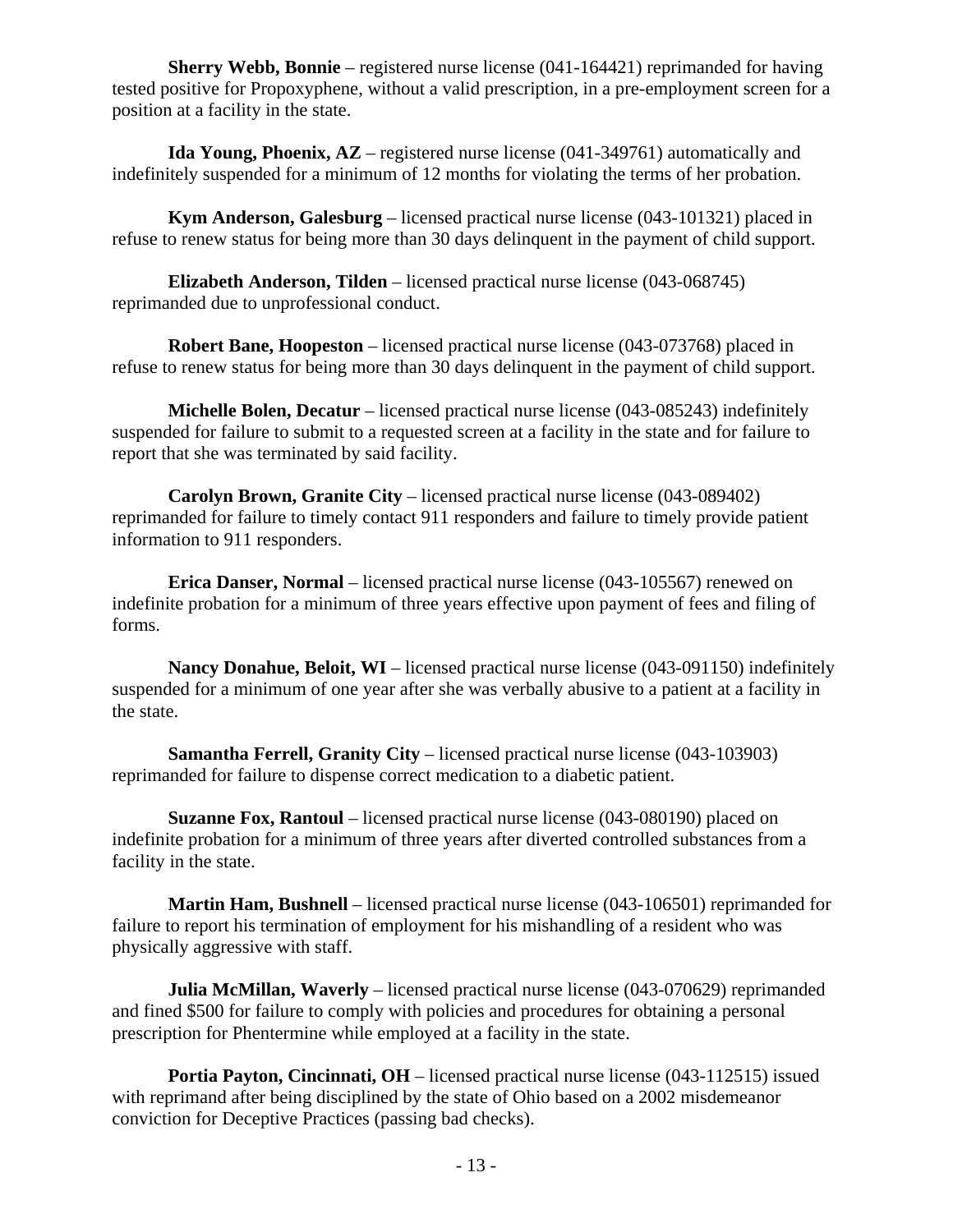**Cynthia Rackow, McConnell** – licensed practical nurse license (043-072932) indefinitely suspended for a minimum of one year for failure to undertake CPR on a patient at a facility in the state.

**James Ribar, Mokena** – licensed practical nurse license (043-112558) issued and placed on indefinite probation for a minimum of one year due to a misdemeanor DUI conviction.

 **Lori Rosenberg, Milan** – licensed practical nurse license (043-073678) renewed/reinstated on indefinite probation effective upon payment of fees and filing of forms for having her Texas vocational nurse license in probationary status.

 **Anne Stipe, Percy** – licensed practical nurse license (043-082505) automatically and indefinitely suspended for a minimum of six months due to a violation of probation.

**Dawn Tutt, Quincy** – licensed practical nurse license (043-085051) placed in refuse to renew status due to multiple criminal convictions.

 **Brenda Whiting, Quincy** – licensed practical nurse license (043-088247) indefinitely suspended for a minimum of one year due to criminal convictions and failure to report those convictions to the Department.

 **Darwin Hanna, Bolingbrook** – (unlicensed) ordered to cease and desist the unlicensed practice of nursing and assessed a civil penalty of \$1,000.

 **Kevin Hannah, Bolingbrook** – (unlicensed) ordered to cease and desist the unlicensed practice of nursing and assessed a civil penalty of \$1,000.

#### **PHARMACY**

 **Jordan Marsh, Pekin** – pharmacy technician license (049-199116) indefinitely suspended for a minimum of two years after he signed a written statement wherein he admitted to diverting controlled substances from his former pharmacy employer for self-use.

 **Samoya Parker, Chicago** – pharmacy technician license (049-140747) indefinitely suspended for a minimum of one year for having entered refills for prescriptions for controlled substances into her former pharmacy employer's computer system which had not been authorized by an authorized prescriber pursuant to a written or oral prescription for the purpose of allowing another individual to obtain said controlled substances.

 **Tamara Perteet, Chicago** – pharmacy technician license (049-129770) revoked and fined \$1,000 for diversion of controlled substances from her former pharmacy employer for selfuse, failure to disclose criminal convictions on her application for licensure, and being convicted of a felony.

 **Edward Anderson, League City, TX** – pharmacist license (051-025295) placed in refuse to renew status after been fined \$1,000 by the Texas State Board of Pharmacy for submitting an application for licensure as a pharmacist that falsely indicated he had not been disciplined by another U.S. jurisdiction and that he had not been convicted of a felony.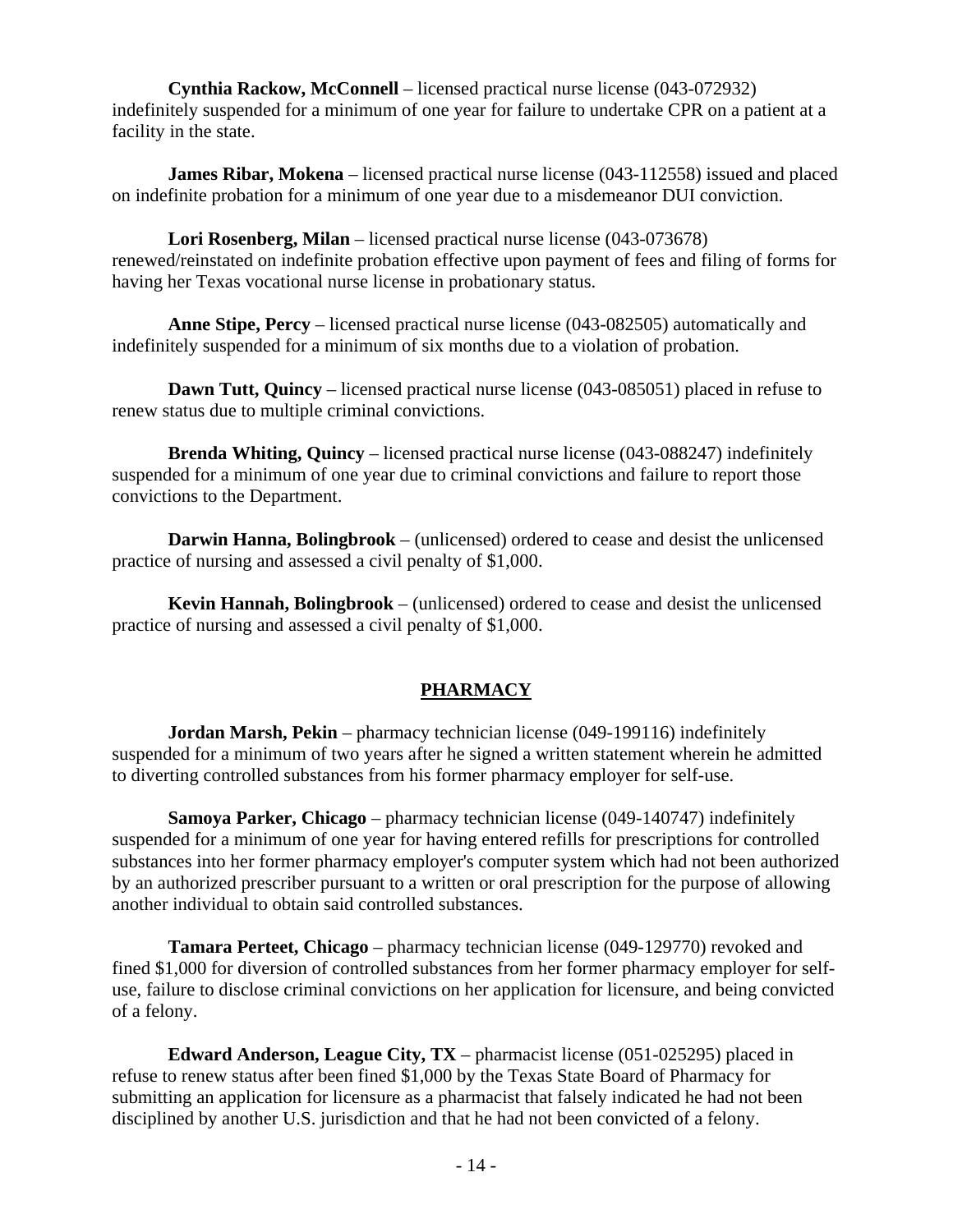**Charles Hull, Quincy** – pharmacy technician license (049-183477) placed in refuse to renew status for providing fraudulent information to the Department on his license.

 **Guy Emechebe, Olympia Fields** – pharmacist license (051-040333) indefinitely suspended for a minimum of 60 days due to a conviction for Medicaid fraud and for failure to report said conviction to the Department.

**Joan Farley, Eldridge, IA** – pharmacist license (051-034009) reprimanded due to a sister-state discipline for conduct involving a dispensing error and her having made misrepresentations in an attempt to conceal the error.

**Jennifer Koruna, Shreveport, LA** – pharmacist license (051-039960) placed in refuse to renew status after her Louisiana pharmacist license was disciplined by the Louisiana Board of Pharmacy related to allegations involving substance abuse.

 **Abraham Morgan, Oak Park** – pharmacist license (051-032033) placed on probation for two years after a Department inspection of the pharmacy at which he served as the pharmacist-in-charge revealed several alleged violations of the Illinois Pharmacy Practice Act including that prescriptions for controlled substances dispensed by the pharmacy were written by a physician who did not have a valid physician-patient relationship with the patients who were dispensed the drugs.

 **Vinod Patel, Orland Park** – pharmacist license (051-032687) reprimanded for failure to notify the Department when he closed his pharmacy.

 **Montross Pelton, Ashland, OR** – pharmacist license (051-027255) placed in refuse to renew status after the Oregon Board of Pharmacy assessed a \$500 civil penalty for allowing, aiding and abetting an unlicensed individual to perform the duties of a pharmacy technician without a pharmacy technician license when he served as the pharmacist-in-charge of a pharmacy.

**David Van Dyke, Sante Fe, NM** – pharmacist license (051-034259) placed in refuse to renew status after his pharmacist license having been summarily suspended by the New Mexico State Board of Pharmacy on or about October 22, 2010, for failure to undergo an evaluation by the New Mexico Monitored Treatment Program as ordered by the New Mexico State Board of Pharmacy's Impaired Healthy Care Provider Examining Committee on December 9, 2008.

 **College Pharmacy, Colorado Springs, CO** – pharmacy license (054-016392) issued under new ownership and placed on indefinite probation following its Colorado pharmacy license having been placed on probation for seven years, on or about April 10, 2009, related to the pharmacy's compounding activities under a previous owner and pharmacist-in- charge.

 **Costco Pharmacy, St. Charles** – pharmacy license (054-016568) reprimanded and fined \$25,000 for dispensing prescriptions without a pharmacist present.

 **Dominick's Pharmacy, Chicago** – pharmacy license (054-013037) reprimanded and fined \$1,500 for failure to notify the Department 30 days prior to closing.

 **Matel Pharmacy, Chicago** – pharmacy license (054-009503) reprimanded and fined \$2,000 for failure to notify the Department of closing.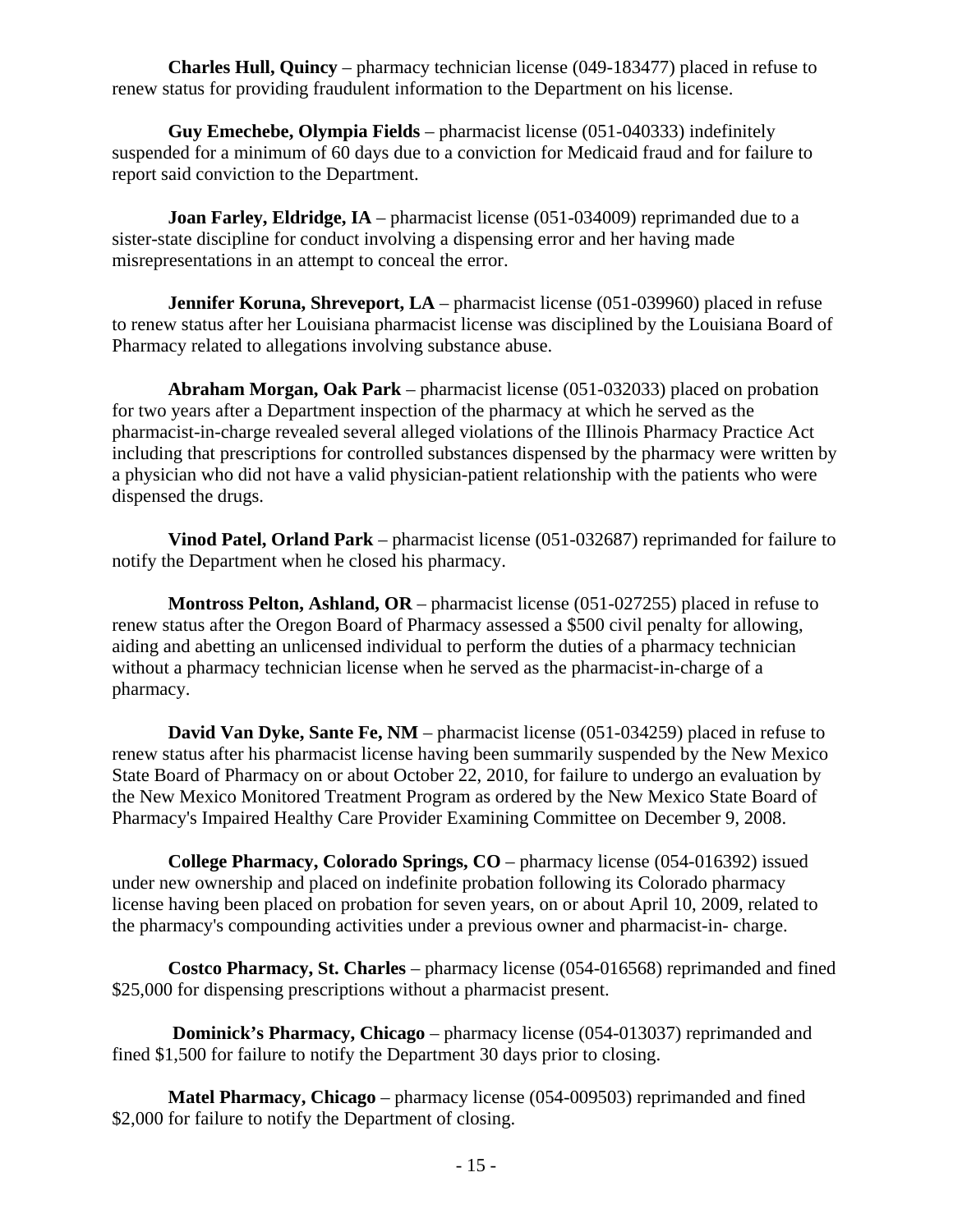**Evanston Hospital Pharmacy, Evanston** – pharmacy license (054-017063), **Glenbrook Hospital Outpatient Pharmacy, Glenview** – pharmacy license (054-017019), **ENH Pharmacy, Lake Forest** – pharmacy license (054-014003), **ENH Pharmacy, Libertyville** – pharmacy license (054-014166) and **ENH Pharmacy, Northbrook** – pharmacy license (054- 014849) were each reprimanded and each fined \$25,000 for employing an individual who practiced as a pharmacist from on or about August, 2009 through on or about March, 2010 when that individual does not now hold nor has that individual ever held a license to practice as a pharmacist in the state of Illinois.

#### **REAL ESTATE**

 **Aaron Woodman, Chicago** – leasing agent student license (472-010496) indefinitely suspended and fined \$10,000 for practicing on an expired license and for obstructing a Department investigation.

 **Rony Khezeran, Chicago** – real estate broker license (475-114016) reprimanded due to his conduct as a loan originator in which he originated and processed 22 separate loan applications with material misrepresentations.

 **Matthew Malec, La Grange** – real estate broker license (475-100391) placed in refuse to renew status due to his failure to release earnest money following the cancellation of several sales contracts.

 **Patrick Montblanc, Cary** – real estate broker license (475-109445) indefinitely suspended for a minimum of one year and fined \$10,000 for failure to return advance commission on a transaction that failed to close.

 **Janice Neff, Stronghurst** – real estate broker license (475-079714) indefinitely suspended for a minimum of 90 days due to a failure to submit a real estate package to HUD in a timely manner, resulting in a rejection of the contract, and a failure to deposit escrow money in a timely manner.

 **Greg Sarwa, Northbrook** – real estate broker license (475-099881) placed in refuse to renew status due to his felony conviction for wire fraud.

 **Babijibe Akinobe, Homewood** – real estate salesperson license (476-407454) placed in refuse to renew status for being more than 30 days delinquent in the payment of child support.

 **Duane Boyd, Tuscola** – real estate salesperson license (476-371377) fined \$500 for failure to complete continuing education required for renewal of his real estate salesperson license.

 **Veronica Herrada, Brookfield** – real estate salesperson license (476-395682) placed in refuse to renew status due to her conversion of escrow funds for personal use.

 **John Labiak, Chicago** – real estate salesperson license (476-363266) restored and fined \$300 effective upon payment of fees, filing of forms and completion of required continuing education.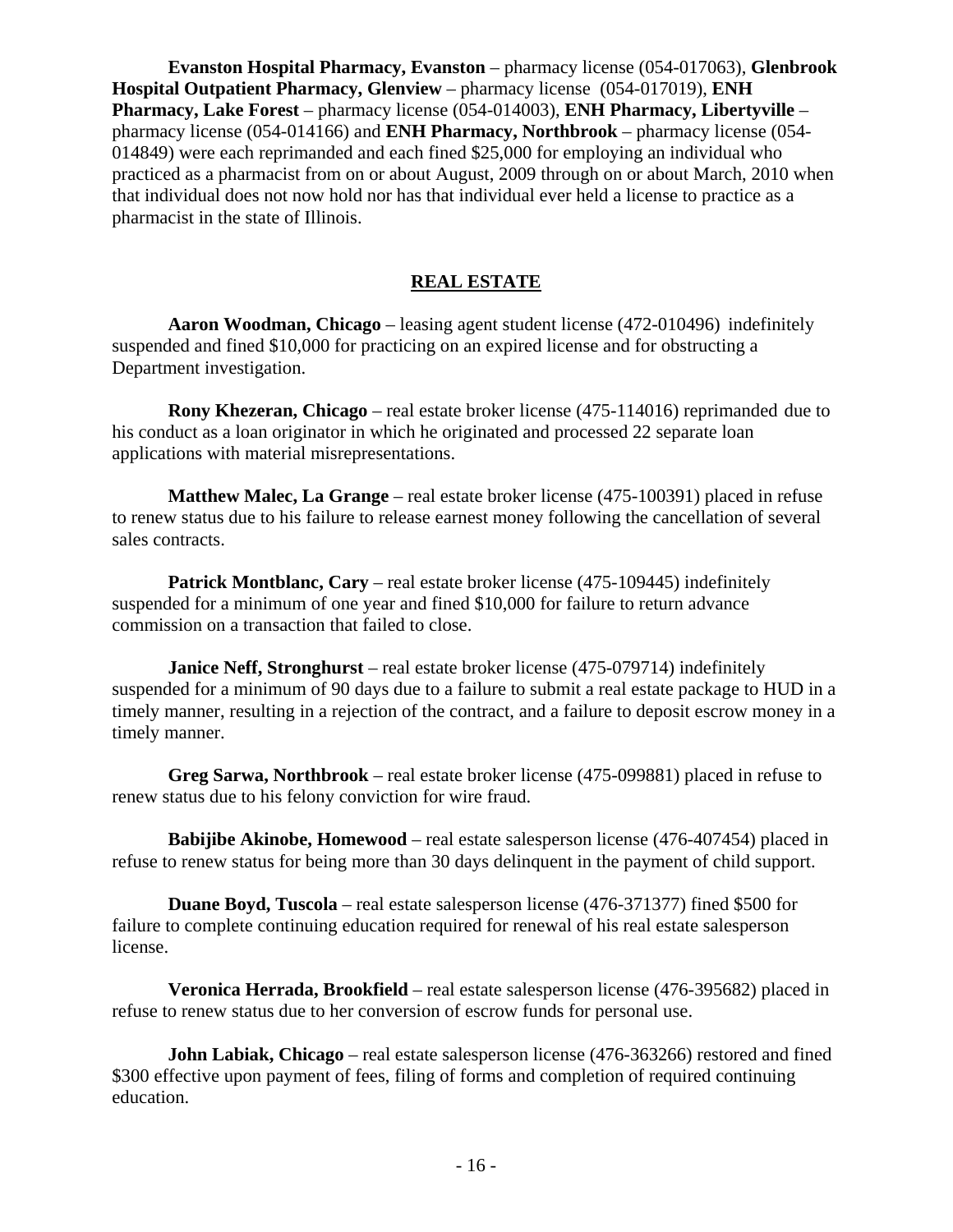**Ryan Mason, Loves Park** – real estate salesperson license (476-438988) issued and placed on probation for three years due to his two prior felony convictions.

 **Gary Miller, Mackinaw** – real estate salesperson license (476-428931) placed in refuse to renew status for being more than 30 days delinquent in the payment of child support.

 **Martese Owens, Maywood** – real estate salesperson license (476-384846) placed in refuse to renew status for being more than 30 days delinquent in the payment of child support.

 **Karol Raszkiewicz, Schaumburg** – real estate salesperson license (476-403974) placed in refuse to renew status for misrepresenting the completion of continuing education credits required for renewal of her license in 2009.

 **Darryl Williams, Frankfort** – real estate salesperson license (476-397943) placed in refuse to renew status for being more than 30 days delinquent in the payment of child support.

 **Kenton Wright, Country Club Hills** – real estate salesperson license (476-390959) placed in refuse to renew status for being more than 30 days delinquent in the payment of child support.

 **First Chicago Real Estate, Lincolnwood** – real estate broker license (478-010737) revoked due to the actions of corporation president, who while acting as Loan Originator and President of First Chicago Mortgage, a sibling corporation, originated and processed 22 separate loan applications with material misrepresentations.

 **Michael Borowiak, Chicago** – (unlicensed) ordered to cease and desist from the unlicensed practice of real estate.

**James Demus, Dyer, IN** – (unlicensed) ordered to cease and desist the unlicensed practice of real estate.

 **Gaia Real Estate Investments, San Diego, CA** – (unlicensed) ordered to cease and desist the unlicensed practice of real estate.

 **Christian Padjen, Chicago and South Shore Realty, Chicago** – both (unlicensed) each ordered to pay \$25,000 civil penalty for engaging in the unlicensed practice of real estate.

 **Stroman Realt, Frederick, MD** – (unlicensed) ordered to pay a \$25,000 civil penalty for engaging in the unlicensed practice of a real estate broker corporation and timeshare resale agent.

**Joseph Sydow, Mequon, WI** – (unlicensed) ordered to cease and desist from selling, brokering or accepting commissions in connection with the sale of Illinois property.

#### **ROOFING CONTRACTORS**

 **Reising Construction Inc., Peoria** – roofing contractor license (104-001118) placed in refuse to renew status due to unprofessional conduct.